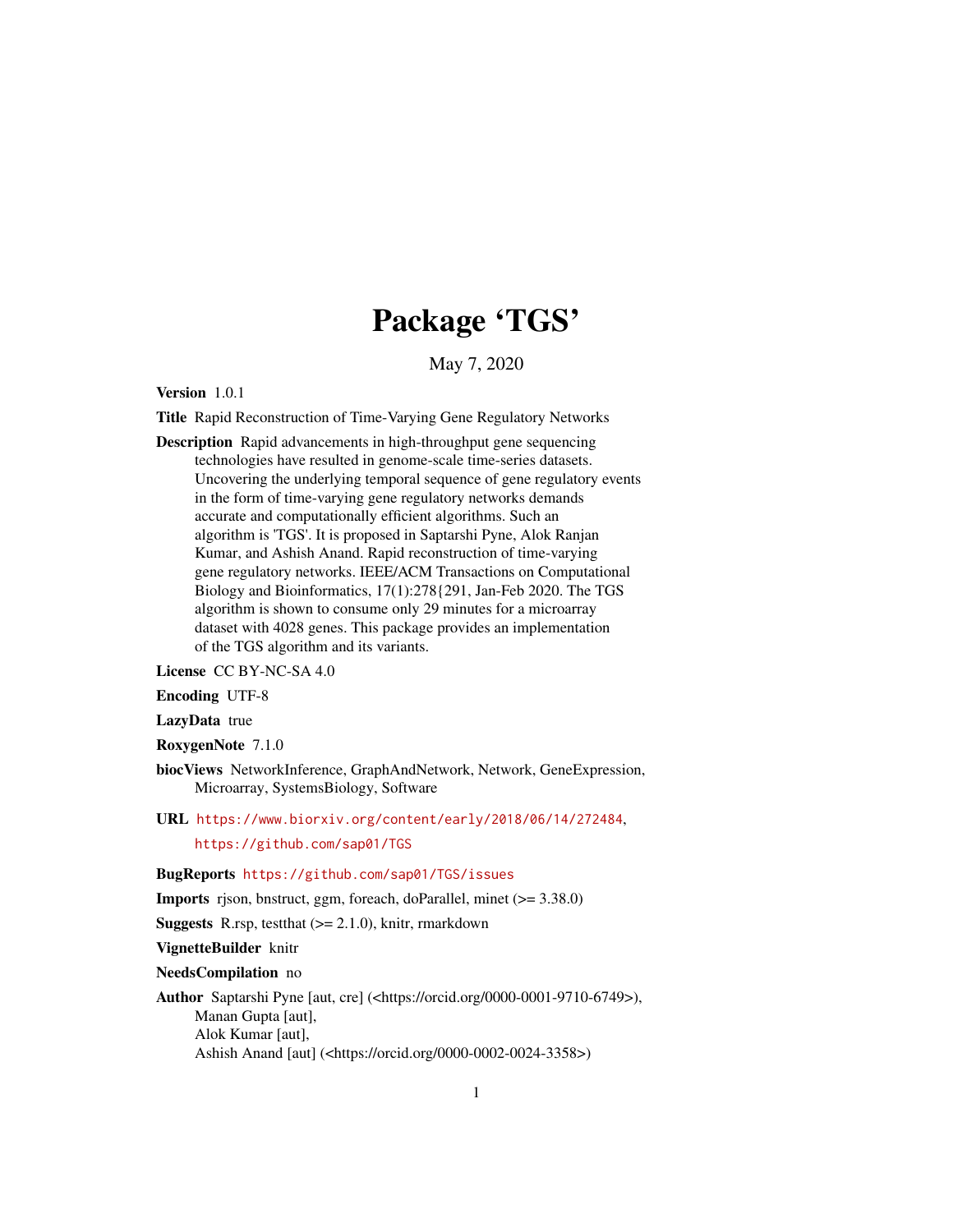<span id="page-1-0"></span>

Maintainer Saptarshi Pyne <saptarshipyne01@gmail.com>

Repository CRAN

Date/Publication 2020-05-07 13:00:21 UTC

# R topics documented:

| Index |  |  |  |  |  |  |  |  |  |  |  |  |  |  |  |  |  |
|-------|--|--|--|--|--|--|--|--|--|--|--|--|--|--|--|--|--|

TGS-package *TGS: A package for Rapid Reconstruction of Time-Varying Gene Regulatory Networks*

## Description

The TGS package provides an implementation of the TGS algorithm and its variants. This algorithm reconstructs time-varying gene regulatory networks from time-series gene expression datasets. For algorithmic details, please see: Saptarshi Pyne, Alok Ranjan Kumar, and Ashish Anand. Rapid reconstruction of time-varying gene regulatory networks. IEEE/ACM Transactions on Computational Biology and Bioinformatics, 17(1):278–291, Jan–Feb 2020.

# The LearnTgs function

Please call TGS::LearnTgs() to invoke the TGS algorithm. See the manual for the required parameters.

LearnTgs *Implement the TGS Algorithm*

## Description

The TGS algorithm takes a time-series gene expression dataset as input. It analyses the data and reconstructs the underlying temporal sequence of gene regulatory events. The reconstructed output is given in the form of time-varying gene regulatory networks (GRNs). The TGS algorithm is extremely time-efficient and hence suitable for processing large datasets with hundreds to thousands of genes. More details about the algorithm can be found at Saptarshi Pyne, Alok Ranjan Kumar, and Ashish Anand. Rapid reconstruction of time-varying gene regulatory networks. IEEE/ACM Transactions on Computational Biology and Bioinformatics, 17(1):278–291, Jan–Feb 2020.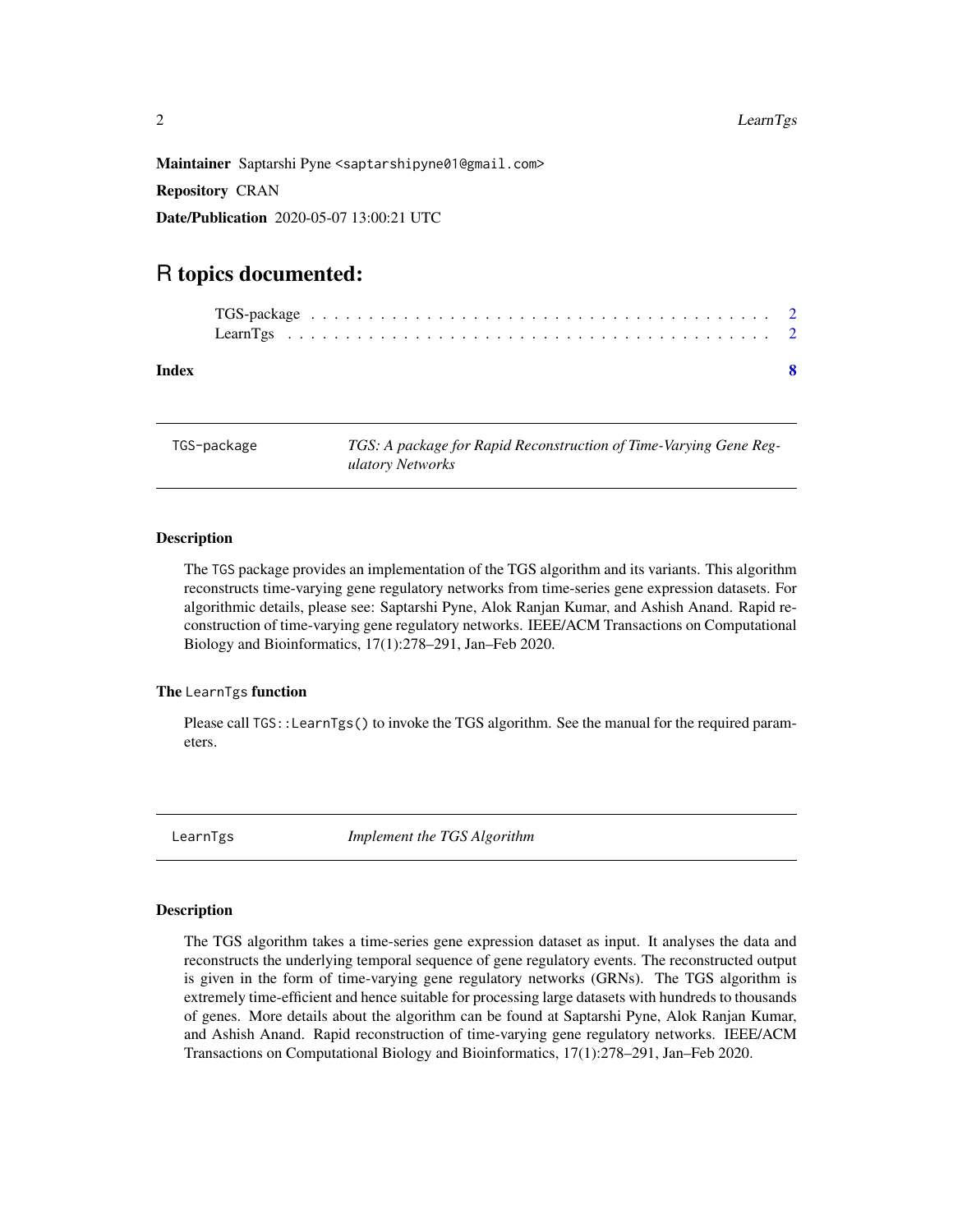#### $LearnTgs$  3

# Usage

```
LearnTgs(
  isfile = 0,
  json.file = ",
  \sum_{i=1}^{n} input.dirname = "",
  input.data.filename = "",
  num.timepts = 2,
  true.net.filename = "",
  input.wt.data.filename = "",
  is.discrete = TRUE,
  num.discr.levels = 2,
  discr.algo = ",
  mi.estimator = "mi.pca.cmi",
  apply.aracne = FALSE,
  clr.algo = "CLR",
  max.findin = 14,allow.self.loop = TRUE,
  scoring.func = "BIC",
  output.dirname = ""
)
```
# Arguments

| isfile              | Numeric. 1 or 0. 1 if input arguments are given in a json file. Otherwise, 0.                                                                                                                                                                                                                                                                                                                                                                                                                                                |
|---------------------|------------------------------------------------------------------------------------------------------------------------------------------------------------------------------------------------------------------------------------------------------------------------------------------------------------------------------------------------------------------------------------------------------------------------------------------------------------------------------------------------------------------------------|
| json.file           | Character string. Absolute path to the JSON file if is file = 1.                                                                                                                                                                                                                                                                                                                                                                                                                                                             |
| input.dirname       | Character string. Absolute path to the directory where input files are kept. By<br>default, the current working directory.                                                                                                                                                                                                                                                                                                                                                                                                   |
| input.data.filename |                                                                                                                                                                                                                                                                                                                                                                                                                                                                                                                              |
|                     | Character string. Name of the file containing the input data. It can either be a<br>'.tsv' file or an '.RData' file.                                                                                                                                                                                                                                                                                                                                                                                                         |
|                     | • If it is a '.tsv' file, the first column should have the time point IDs. The only<br>exception is the $(1, 1)$ -th cell. This cell should be reserved for the column<br>header. The column header can be anything, such as - 'Time'. The first row,<br>excluding the $(1, 1)$ -th cell, must have the gene names. The rest of the cells<br>should contain the corresponding value. For example, the cell with row ID<br>'t1' and column ID 'G2' would represent the expression value of gene 'G2'<br>at time point $'t1'.$ |
|                     | • If it is an '.RData' file, the underlying object should be a matrix named<br>'input.data'. In 'input.data', the row names must represent the time point<br>IDs. On the other hand, the column names must represent the gene names.<br>Therefore, the $(i, j)$ -th cell of the matrix contains the expression value of<br>the j-th gene at the i-th time point.                                                                                                                                                             |
|                     | For both '.tsv' and '.RData' input, multiple rows with the same time point ID<br>represent multiple replicates at the same time point. In other words, these rows<br>belong to the same time point in different time series. The time points belonging<br>to the same time series must be together and in ascending order. An exemplary                                                                                                                                                                                      |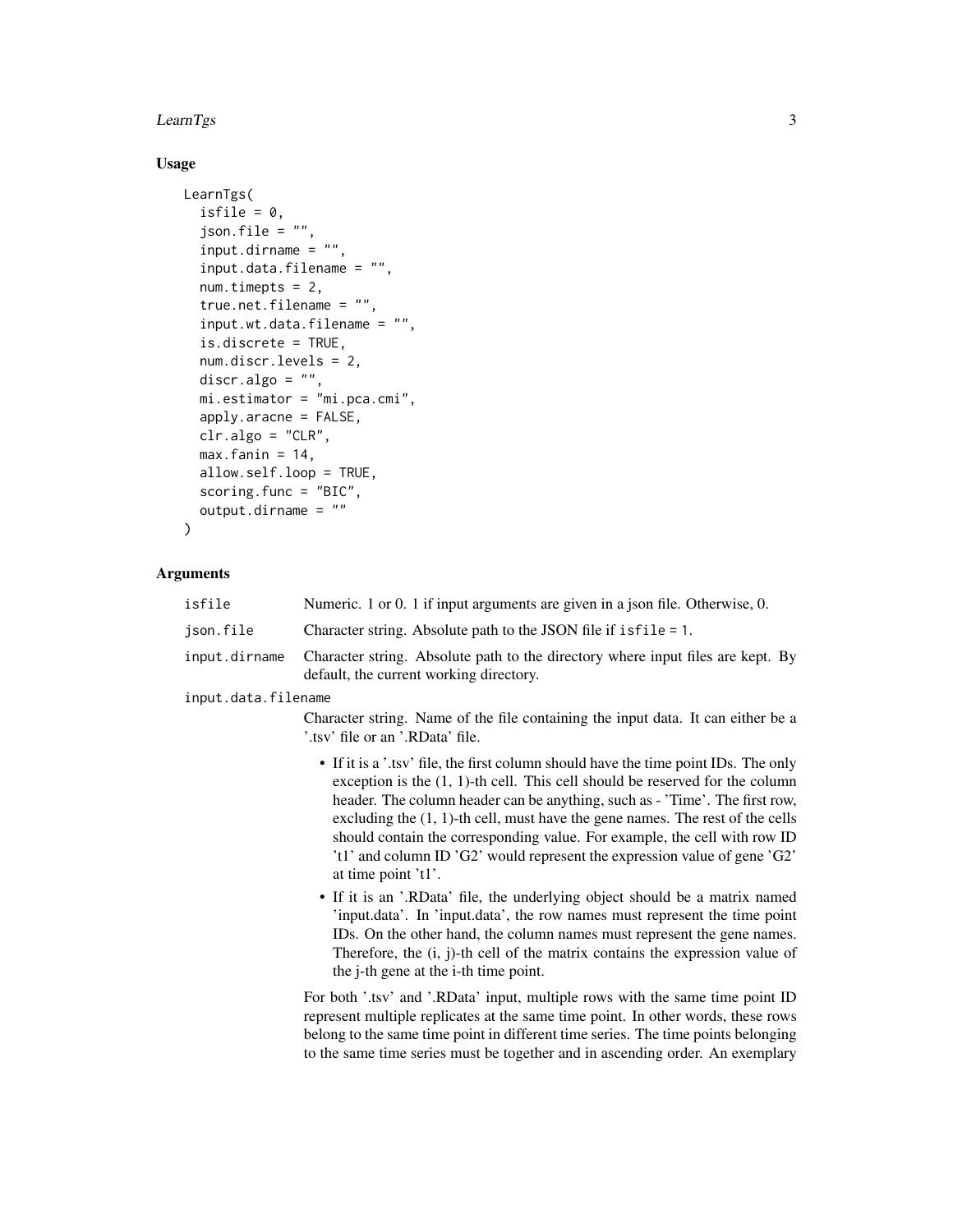dataset with three genes  $\{G1, G2, G3\}$ , two time points  $\{t1, t2\}$  and two time series is shown below.

| Time | G <sub>1</sub> | G <sub>2</sub> | G3           |
|------|----------------|----------------|--------------|
| t 1  | 0.8272480342   | 0.7257430901   | 0.3894130418 |
| t2.  | 0.6542518342   | 0.6470658823   | 0.5088904888 |
| t 1  | 0.3519554463   | 0.3551279726   | 0.3207993604 |
| t2.  | 0.4871730974   | 0.3706990326   | 0.447523615  |

num.timepts Numeric. Positive integer greater than 1. Number of distinct time points. true.net.filename

> Character string. Name of the file containing the true network. In case it is nonempty, the name should refer to an '.RData' file. The '.RData' file must have an object named 'true.net.adj.matrix'. The object can either be a matrix or a list.

• If the object is a matrix, then it represents the true summary GRN. The row names and column names should be the gene names. Each cell can contain a value of 1 or 0. If the (i, j)-th cell contains 1, then there exists an edge from the i-th gene to the j-th gene. Otherwise, the edge does not exist. An example with three genes {G1, G2, G3} is given below.

|                | G1       | G <sub>2</sub> | G3       |
|----------------|----------|----------------|----------|
| G1             | $\Omega$ | 1              | $\Omega$ |
| G <sub>2</sub> | 0        | 0              | 0        |
| G3             | 1        | 0              | 0        |

• If the object is a list, then it represents the true time-varying GRNs. The length of the list must be equal to the number of time intervals, which is (num.timepts -1). Each element in the list should be a matrix. The pth matrix represents the true GRN corresponding to the p-th time interval. The row names and column names should be the gene names. Each cell can contain a value of 1 or 0. If the  $(i, j)$ -th cell contains 1, then there exists an edge from the i-th gene to the j-th gene. Otherwise, the edge does not exist.

input.wt.data.filename

Character string. Name of the file containing the Wild Type expressions of the genes. If non-empty, then must be a '.tsv' file. The first row should contain the names of the genes. Only exception is the (1, 1)-th cell which should be empty. The second row should have the wild type expressions. Therefore, the (2, j) th cell must contain the wild type expression of the j-th gene. Again the only exception is the (2, 1)-th cell which should be empty. An example with three genes {G1, G2, G3} is given below.

| <empty></empty> | G1 | G <sub>2</sub>        | G <sub>3</sub> |
|-----------------|----|-----------------------|----------------|
| <empty></empty> |    | 0.5298713   0.5174261 | 0.8181522      |

is.discrete Logical. TRUE or FALSE. TRUE if the input data is discrete. Otherwise, FALSE.

num.discr.levels

Numeric. Positive integer greater than 1. Number of discrete levels that each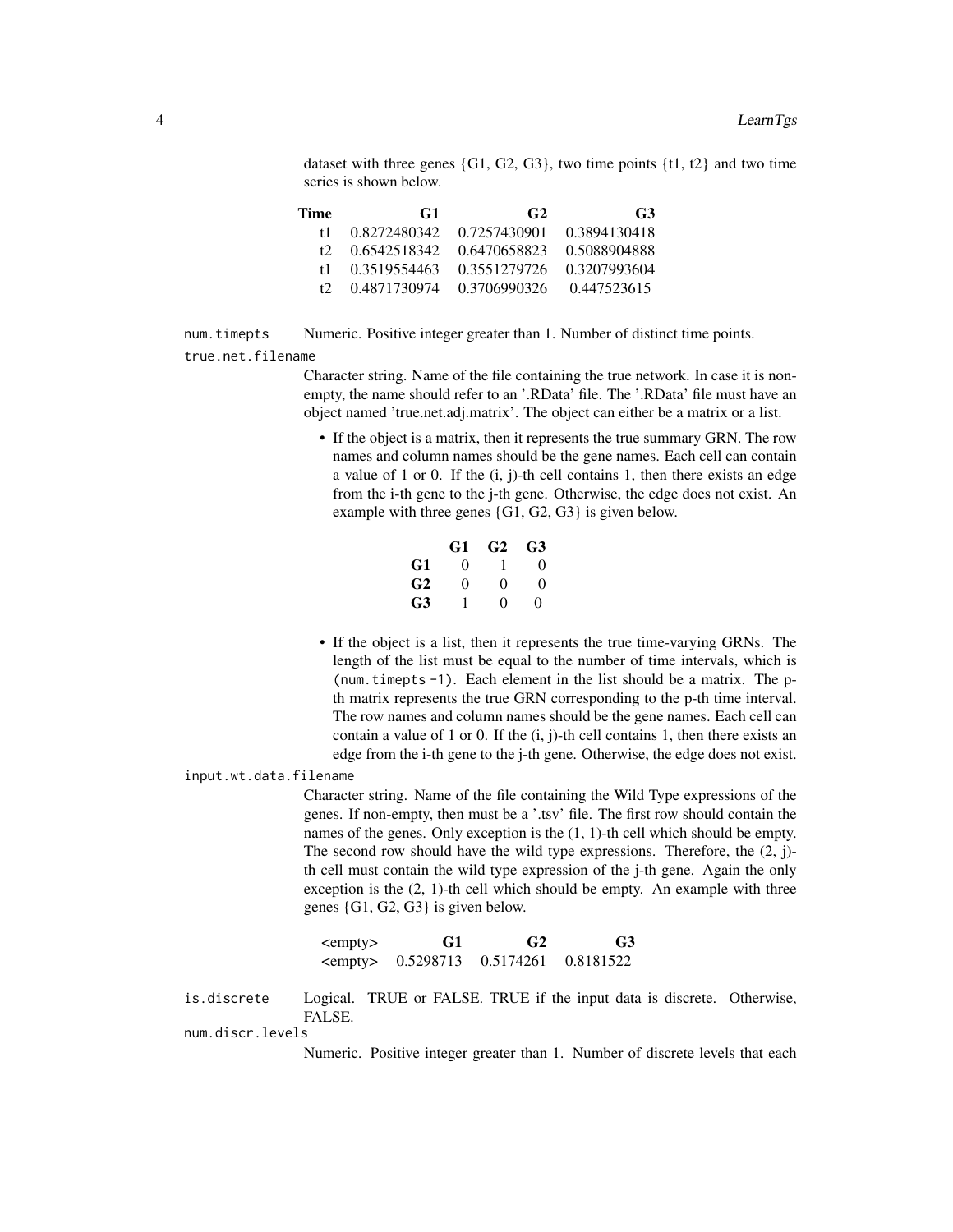#### $\mu$  LearnTgs 5

| Character string. Name of the discretisation algorithm to be used when the<br>discr.algo<br>input data needs to be discretised. The available algorithms are - 'discretize-<br>Data.2L.Tesla' and 'discretizeData.2L.wt.l'. If you choose algorithm 'discretize-<br>Character string. Name of the algorithm for estimating mutual informations.<br>mi.estimator<br>There is only one algorithm available at this moment. It is 'mi.pca.cmi'.<br>Logical. TRUE or FALSE. TRUE if you wish to apply ARACNE for refining<br>apply.aracne<br>the mutual information matrix. Otherwise, FALSE.<br>Character string. Name of the context likelihood relatedness (CLR) algorithm<br>clr.algo<br>to use. The available algorithms are - 'CLR', 'CLR2', 'CLR2.1', 'CLR3' and<br>'spearman'.<br>max.fanin<br>Numeric. Positive integer. Maximum number of regulators each gene can have.<br>allow.self.loop<br>Logical. TRUE or FALSE. TRUE if you wish to allow self loops. Otherwise,<br>FALSE.<br>scoring.func<br>Character string. Name of the scoring function to use. At this moment, the only<br>available option is 'BIC'.<br>output dirname Character string. File path to a directory where output files are to be saved.<br>There are three options. <i>Option 1</i> : It can be the absolute path to an existing<br>directory. Option 2: It can also be the absolute path to a non-existing directory.<br>In this case, the directory will be created. Option $\beta$ (default): If provided an |  | gene has (if the input data is discrete) or each gene should have (if the input data<br>needs to be discretised). |
|---------------------------------------------------------------------------------------------------------------------------------------------------------------------------------------------------------------------------------------------------------------------------------------------------------------------------------------------------------------------------------------------------------------------------------------------------------------------------------------------------------------------------------------------------------------------------------------------------------------------------------------------------------------------------------------------------------------------------------------------------------------------------------------------------------------------------------------------------------------------------------------------------------------------------------------------------------------------------------------------------------------------------------------------------------------------------------------------------------------------------------------------------------------------------------------------------------------------------------------------------------------------------------------------------------------------------------------------------------------------------------------------------------------------------------------------------------------------------------------------------|--|-------------------------------------------------------------------------------------------------------------------|
|                                                                                                                                                                                                                                                                                                                                                                                                                                                                                                                                                                                                                                                                                                                                                                                                                                                                                                                                                                                                                                                                                                                                                                                                                                                                                                                                                                                                                                                                                                   |  | Data.2L.wt.l', please provide the wild type data using argument input.wt.data.filename.                           |
|                                                                                                                                                                                                                                                                                                                                                                                                                                                                                                                                                                                                                                                                                                                                                                                                                                                                                                                                                                                                                                                                                                                                                                                                                                                                                                                                                                                                                                                                                                   |  |                                                                                                                   |
|                                                                                                                                                                                                                                                                                                                                                                                                                                                                                                                                                                                                                                                                                                                                                                                                                                                                                                                                                                                                                                                                                                                                                                                                                                                                                                                                                                                                                                                                                                   |  |                                                                                                                   |
|                                                                                                                                                                                                                                                                                                                                                                                                                                                                                                                                                                                                                                                                                                                                                                                                                                                                                                                                                                                                                                                                                                                                                                                                                                                                                                                                                                                                                                                                                                   |  |                                                                                                                   |
|                                                                                                                                                                                                                                                                                                                                                                                                                                                                                                                                                                                                                                                                                                                                                                                                                                                                                                                                                                                                                                                                                                                                                                                                                                                                                                                                                                                                                                                                                                   |  |                                                                                                                   |
|                                                                                                                                                                                                                                                                                                                                                                                                                                                                                                                                                                                                                                                                                                                                                                                                                                                                                                                                                                                                                                                                                                                                                                                                                                                                                                                                                                                                                                                                                                   |  |                                                                                                                   |
|                                                                                                                                                                                                                                                                                                                                                                                                                                                                                                                                                                                                                                                                                                                                                                                                                                                                                                                                                                                                                                                                                                                                                                                                                                                                                                                                                                                                                                                                                                   |  |                                                                                                                   |
|                                                                                                                                                                                                                                                                                                                                                                                                                                                                                                                                                                                                                                                                                                                                                                                                                                                                                                                                                                                                                                                                                                                                                                                                                                                                                                                                                                                                                                                                                                   |  |                                                                                                                   |
|                                                                                                                                                                                                                                                                                                                                                                                                                                                                                                                                                                                                                                                                                                                                                                                                                                                                                                                                                                                                                                                                                                                                                                                                                                                                                                                                                                                                                                                                                                   |  | empty string, then it will be the current working directory.                                                      |

#### Details

The function does not return any values. Instead, it outputs a set of files and saves them under the directory specified by output.dirname. The output files are described in Section 'Value'.

#### Value

- input.data.discr.RData Discretised version of the input data. This file is created only if the input data is not discretised as specified by input argument 'is.discrete'.
- mut.info.matrix.RData Mutual information matrix of the given genes. This RData file contains a matrix named 'mut.info.matrix'. The (i, j)-th cell of the matrix represents the mutual information between the i-th and j-th genes. This is a symmetric matrix.
- mi.net.adj.matrix.wt.RData Weighted Mutual information network of the given genes. This RData file contains a matrix named 'mi.net.adj.matrix.wt'. The (i, j)-th cell of the matrix represents the weight of the edge from the i-th gene to the j-th gene. The edge weight is a non-negative real number.
- mi.net.adj.matrix.RData Unweighted Mutual information network of the given genes. This RData file contains a matrix named 'mi.net.adj.matrix'. Each cell of the matrix contains a value of 1 or 0. If the (i, j)-th cell contains 1, then there exists an edge from the i-th gene to the j-th gene. Otherwise, the edge does not exist.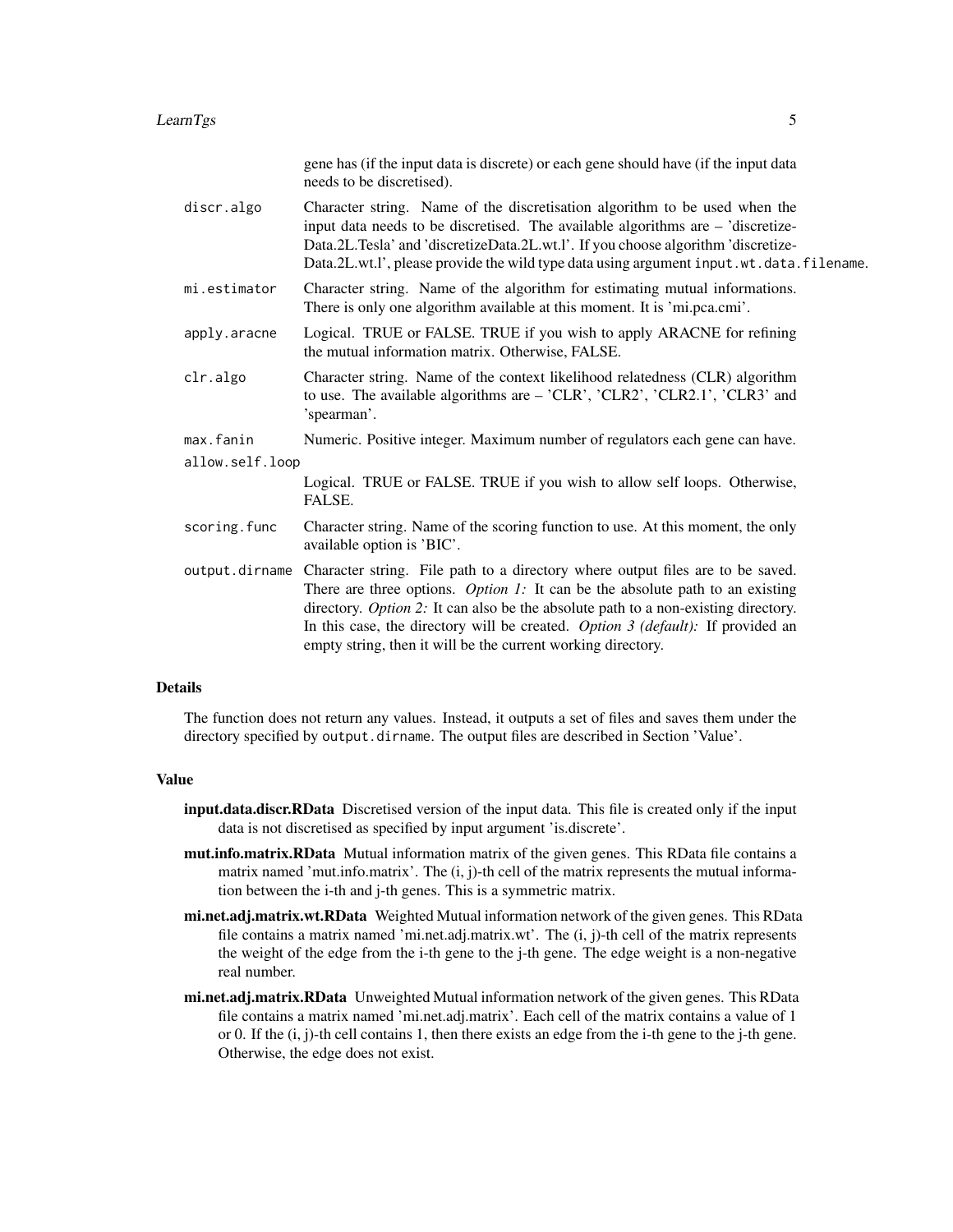- unrolled.DBN.adj.matrix.list.RData Reconstructed time-varying GRNs. This RData file contains a list named 'unrolled.DBN.adj.matrix.list'. The length of the list is equal to the total number of time intervals, which is (num.timepts -1). Each element in the list is a network adjacency matrix. The p-th element in the list represents the adjacency matrix of the GRN corresponding to the p-th time interval. In this adjacency matrix, each cell contains a value of 1 or 0. If the (i, j)-th cell contains 1, then there exists a directed edge from the i-th gene to the j-th gene. Otherwise, the edge does not exist.
- di.net.adj.matrix.RData Rolled GRN. This RData file contains a matrix named 'di.net.adj.matrix'. Each cell in the matrix contains a value of 1 or 0. If the  $(i, j)$ -th cell contains 1, then there exists an edge from the i-th gene to the j-th gene. Otherwise, the edge does not exist.
- net.sif Rolled GRN in the SIF format compatible with Cytoscape.
- **Result.RData** Correctness metrics. This file is created only if true network is given through input argument 'true.net.filename'. Inside this RData file, there is a matrix named 'Result'. The columns represent the correctness metrics, such as - TP (number of true positive predictions) and FP (number of false positive predictions). The rows depend upon the nature of the true network. If the true network is time-varying GRNs, then the number of rows is equal to the number of time intervals. In that case, the p-th row contains the correctness metrics of the reconstructed GRN corresponding to the p-th time interval. On the other hand, if the true network is a summary GRN, then there exists only one row. This row represents the correctness metrics of the rolled GRN.

output.txt Console output.

sessionInfo.txt R session information.

#### Examples

```
## Not run:
 TGS::LearnTgs(
 isfile = 0,
 json.file = '',
 input.dirname = 'C:/GitHub/TGS/inst/extdata',
 input.data.filename = 'InSilicoSize10-Yeast1-trajectories.tsv',
 num.timepts = 21,
 true.net.filename = 'DREAM3GoldStandard_InSilicoSize10_Yeast1_TrueNet.RData',
 input.wt.data.filename = 'InSilicoSize10-Yeast1-null-mutants.tsv',
 is.discrete = FALSE,
 num.discr.levels = 2,
 discr.algo = 'discretizeData.2L.wt.l',
 mi.estimator = 'mi.pca.cmi',
 apply.aracne = FALSE,
 clr.algo = 'CLR',
 max.findin = 14,
 allow.self.loop = FALSE,
 scoring.func = 'BIC',
 output.dirname = 'C:/GitHub/TGS/inst/extdata/Output_Ds10n')
 TGS::LearnTgs(
 isfile = 0,
 json.file = ''input.dirname = 'C:/GitHub/TGS/inst/extdata',
```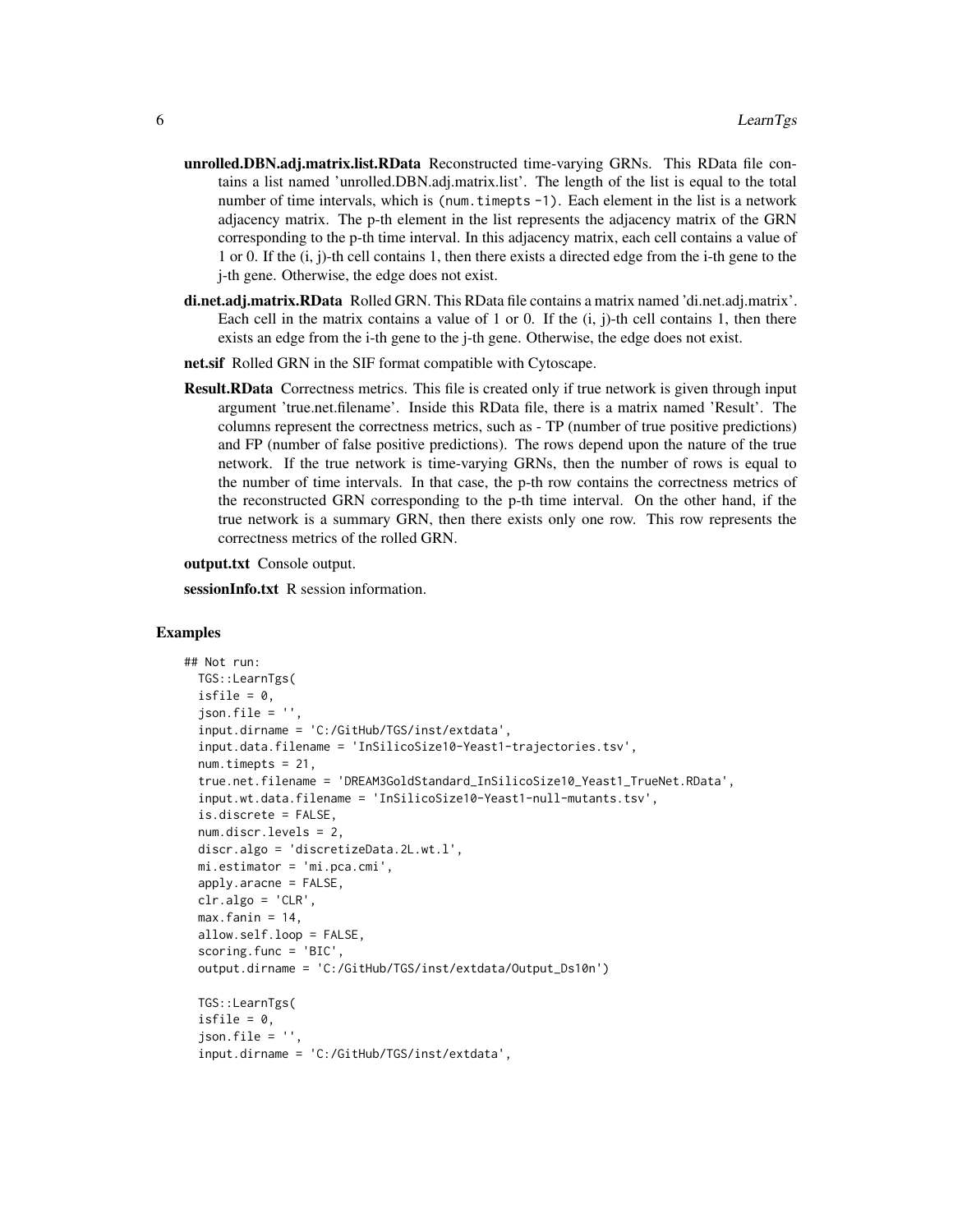#### $\mu$  LearnTgs 7

```
input.data.filename = 'edi-data-10n.tsv',
num.timepts = 21,
true.net.filename = 'edi.net.10.adj.mx.RData',
input.wt.data.filename = '',
is.discrete = FALSE,
num.discr.levels = 2,
discr.algo = 'discretizeData.2L.Tesla',
mi.estimator = 'mi.pca.cmi',
apply.aracne = FALSE,
clr.algo = 'CLR',
max.find = 14,
allow.self.loop = TRUE,
scoring.func = 'BIC',
output.dirname = 'C:/GitHub/TGS/inst/extdata/Output_Ed10n')
```
## End(Not run)